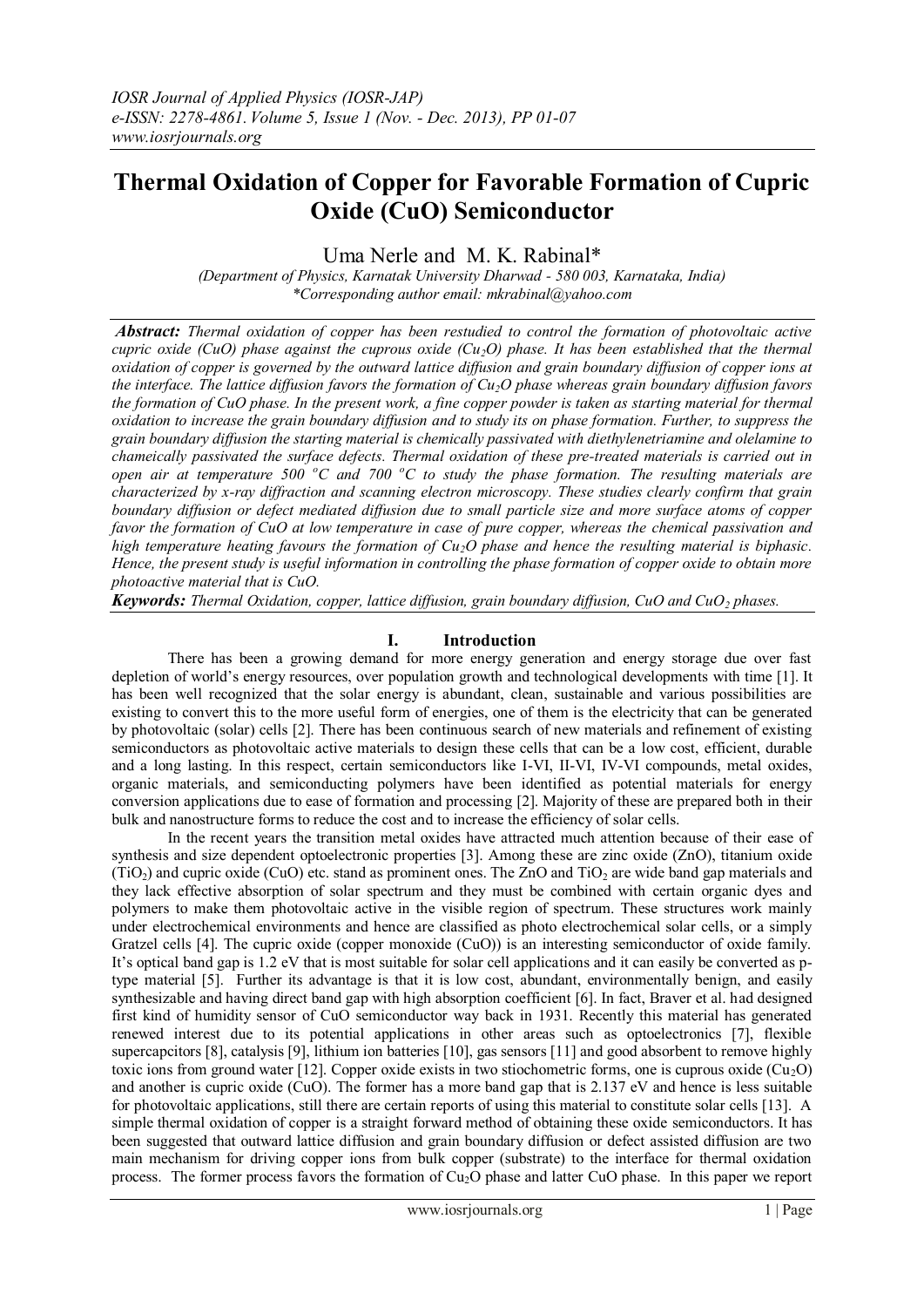studies on thermal oxidation of copper under different pre-treated conditions of copper powder to control the second mechanics and its effect on the formation of CuO and Cu<sub>2</sub>O phases.

#### **II. Experimental Details**

#### **2.1 Materials**

 All the chemicals used in the present work were of analytical grade, a fine copper metal powder (less than 1  $\mu$ m) was obtained from (Himedia), Diethylenetriamine (DETA) (C<sub>2</sub>H<sub>13</sub>N<sub>2</sub>) and Oleylamine (OA)  $(C_{18}H_{37}N)$  were obtained from (sd-Fine Chemicals, India).

#### **2.2 Experiment Methods**

 Thermal oxidation of pristine copper powder and chemically treated copper powder with amines has been carried out. Thermal oxidation was carried out in a muffle furnace for period of about 60 min. Copper metal powder (99.999 % ) purity, was used as the starting material. The copper powder was loaded into the crucible, which was then placed in a conventional muffle furnace for thermal oxidation under open conditions. Here heating was carried out at two different temperatures one at 500  $^{\circ}$ C and another is still higher temperature that is 700  $^{\circ}$ C. After heating, the copper powder gets converted into gray/black material that was collected and stored for further characterization. The morphology of these powders was studied by scanning electron microscopy (SEM) (JSM-5900) operated at 30 kV. The crystal structure and phase analysis was done by using powder X-ray diffraction (Rigaku smartlab X-ray diffractometer) using a CuK<sup>α</sup> radiation **(**λ: 1.54178 Å).

Similarly, amine treated copper powder is also subjected to oxidation. Here the required amount of copper powder was grinded sequentially for six hours with DETA and OA separately to achieve the through mixing and reaction. Again the amine treated coppers were fired at 500  $^{\circ}$ C and 700  $^{\circ}$ C for 60 min in open conditions. After annealing the powder were collected and washed thoroughly with copious amount of double distilled water and dried, this material is used for further characterization.



**III. Results and Discussion**

**Figure 1**: X-ray diffraction patterns of copper oxide of pure, diethylenetriamine (DETA) treated and olelamine (OA) treated copper powders oxidized at 500  $^{\circ}$ C for 60 minutes.

 X-ray diffraction was employed to study the conversion of copper to copper oxide by thermal annealing. Figure 1 shows the XRD patterns of pure copper, DETA and OA treated copper powders that were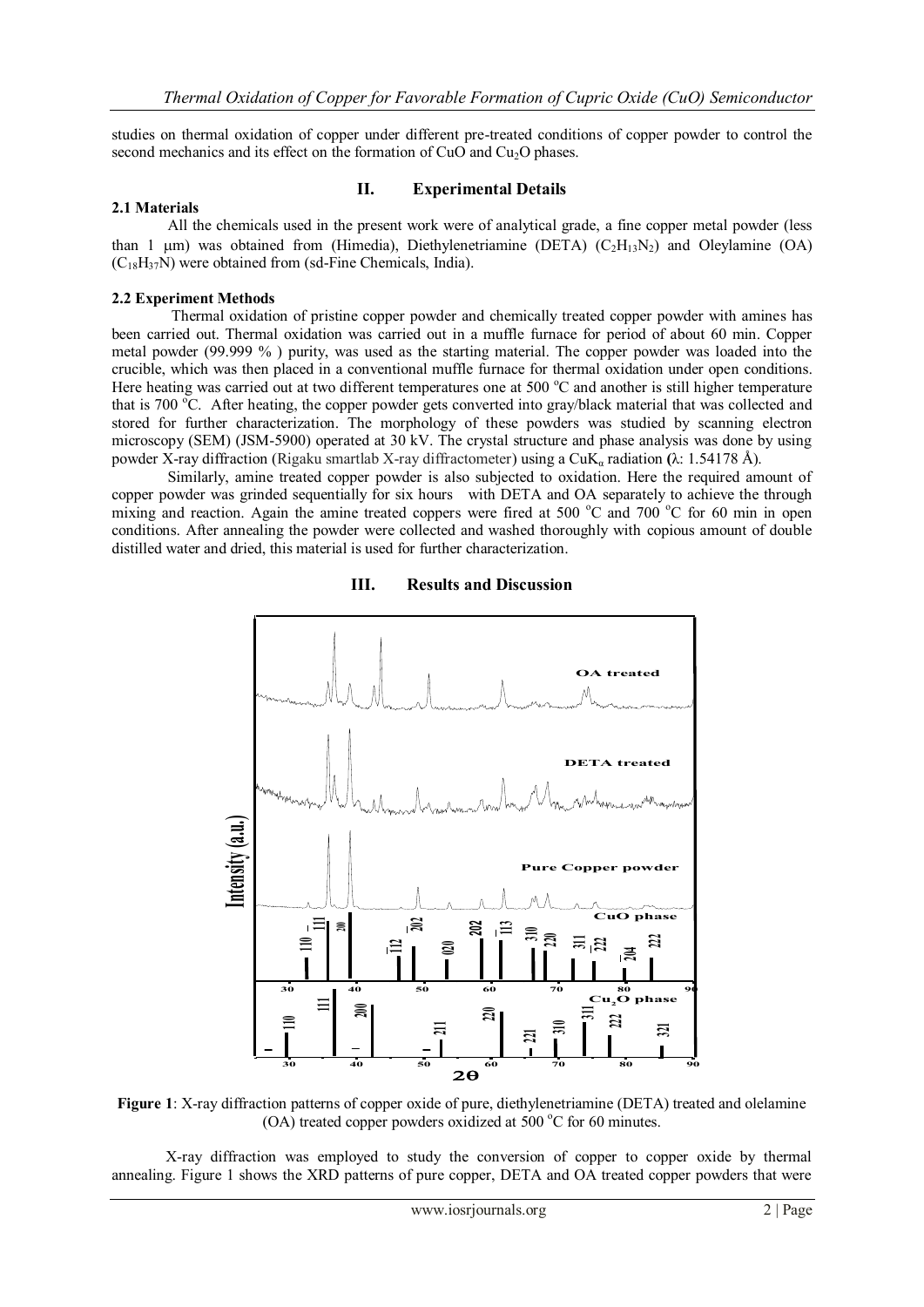annealed at 500 °C. The standard reported line patterns of CuO and Cu<sub>2</sub>O compounds are also shown along with these patterns as vertical lines for the comparison (ICSD no.087126). The standard patterns for CuO is monoclinic (a= 4⋅689 Å, b=3.420 Å, c= 5⋅130 Å) and Cu<sub>2</sub>O is cubic (a=4.27 Å). The observed patterns clearly indicate that annealing of untreated powder shows more sharp peaks as compared to amine treated annealed powder. Hence the amine treatment prior to oxidation of copper suppresses the crystallization process of oxide

0.92 formation. The particle size in three different cases was estimated using Debye-Scherrer formula  $\mathbf{d} =$ 

 $\beta$ Cos $\theta$ and they are 72 nm, 69 and 65 nm for untreated, DETA treated and OA treated oxides, respectively. The pattern of untreated copper oxide matches quite well with CuO rather with Cu2O phase, almost all the peaks of former phase are clearly and distinctly seen. Among these peaks (111), (200), (202) and (113) are the intense peaks of this pattern. The peaks belonging to  $Cu<sub>2</sub>O$  are almost absent in case of untreated copper converted to copper oxide. Hence, it can be concluded that oxidation of pure copper powder in open conditions at low temperature 500 °C leads to formation of pure CuO phase that is more active photovoltaic material due to its low band gap  $(1.2 \text{ eV})$  as compared to Cu<sub>2</sub>O. However, the patterns of the amine pre-treatment before annealing show a reasonable change in the oxidation process of copper. The two patterns of DETA and OA show the emergence of certain new peaks in addition to the peaks of CuO phase. Notable changes in DETA annealed pattern are the appearance of new peaks at  $2\theta = 36.41^{\circ}$ ,  $43.36^{\circ}$  and  $61.50^{\circ}$  which belong to the (111), (200) and (220) set of planes of CuO<sub>2</sub> phase. These observations are clear indication that DETA treated annealing at 500  $^{\circ}$ C favors the formation of  $Cu<sub>2</sub>O$  phase against the CuO phase, hence in this pattern (figure 1) both the phases CuO and Cu<sub>2</sub>O are coexisting and the material becomes biphasic. Similar observations can be noted in case of OA treated annealing of copper, it shows that (111), (200) and (220) peaks of  $Cu<sub>2</sub>O$  are more stronger as compared to DETA annealed and also these peaks are stronger than the prominent peaks of CuO phase. To study the effect of further increase in annealing temperature on the formation of copper oxide phases, the above exercise was repeated at 700 °C heating. These patterns along with standard patterns of two different phases of copper oxide are shown in figure 2.



**Figure 2:** X-ray diffraction patterns of copper oxide of pure, diethylenetriamine (DETA) treated and olelamine (OA) treated copper powders oxidized at 700  $^{\circ}$ C for 60 minutes.

It can be noticed that in case of untreated copper the  $Cu<sub>2</sub>O$  phase starts emerging and this process becomes more prominent in case of amine treated oxidations. Further, the these patterns were also matched with pure copper powder pattern to see whether there is unreacted material. No such matching is observed. Hence it can be concluded from the X-ray phase analysis that the prior to amine treatment and increase in annealing temperature of pure copper powder favour the growth of  $Cu<sub>2</sub>O$  phase against the CuO phase.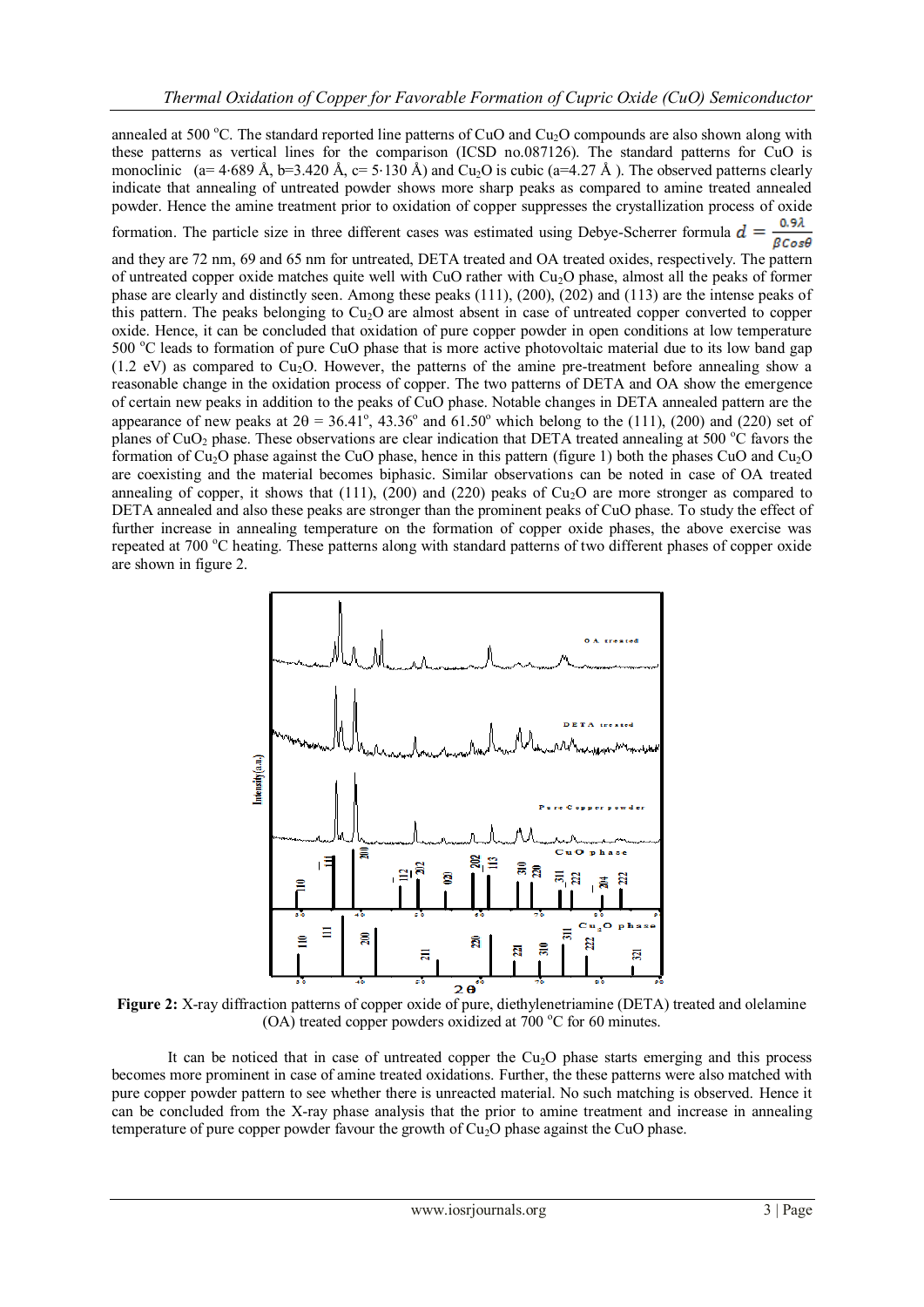



(b)



Next, the scanning electron microscopy (SEM) images were recorded on all the samples to study the surface morphology of copper oxide. Figure 3 (a) and (b) show these images for pure copper that was heated at 500 °c and at 700 °C temperatures, respectively. in case of 500 °C heating the structure appears more extended and hence could be better crystalline and of single phasic, whereas the heating at high temperature gives appearance of new phase as whisker. This could be related to the emergence of  $Cu<sub>2</sub>O$  phase with increase in temperature. These observations are in accordance with X-ray phase analysis of these samples.



 **(A) (B) Figure 4**: SEM images of copper powder treated with diethylenetriamine (DETA), (a) oxidized at 500 °C and (b) oxidized at 700 $\degree$ C for 60 minutes.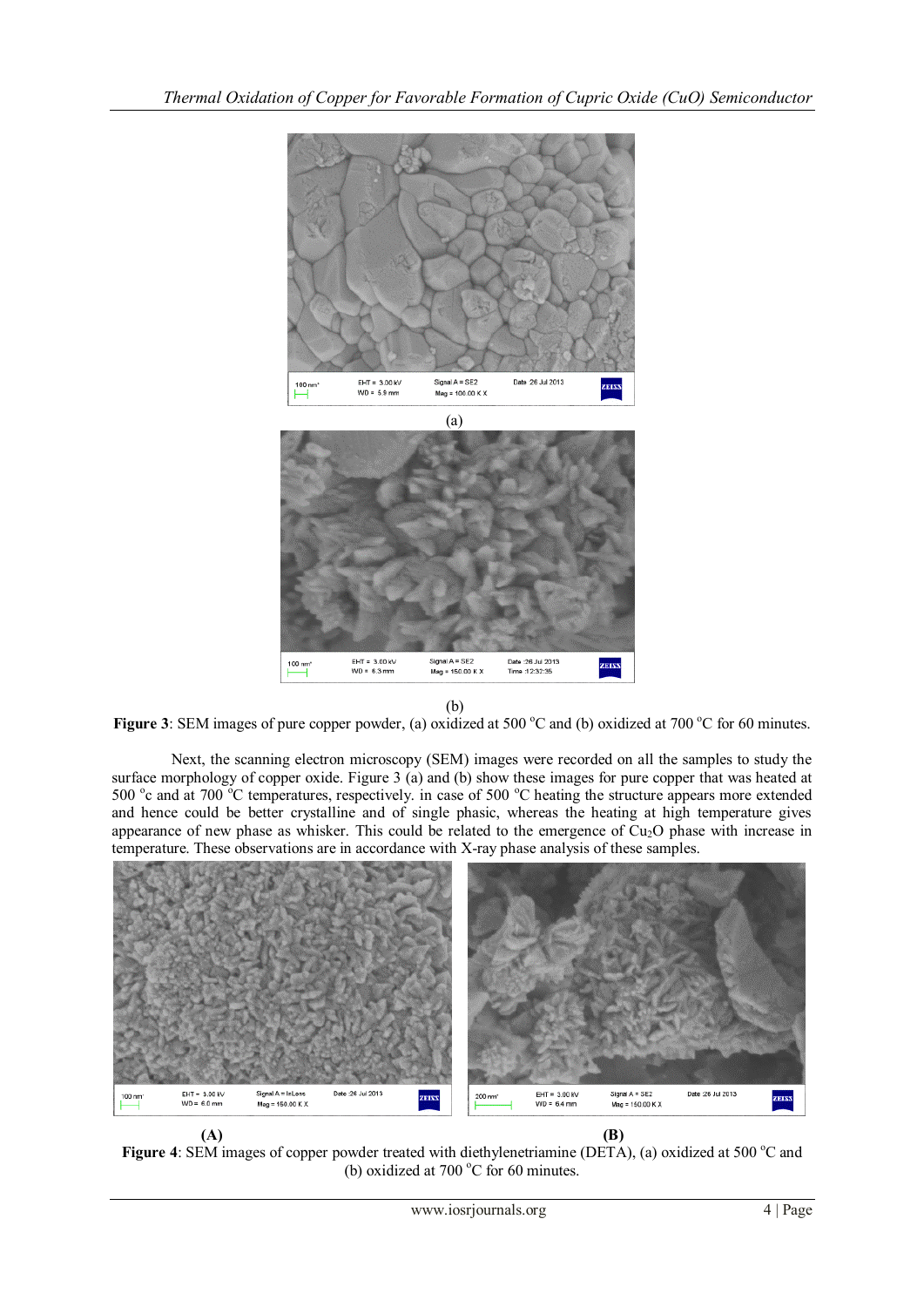Figure 4(a) and (b) show similar SEM images for DETA annealed copper powder to form copper oxide. The extended structure of pure copper annealing breaks into small elongated like structures at  $500^{\circ}$ °C heating and it further breaks into smaller size structures at higher oxidation temperature  $700\degree C$ . These structures closely resembles to the pure copper annealing at 700 °C. Similar SEM patterns of OA treated oxides at two different annealing temperatures are shown in figures 5(a) and 5(b).





(b)

**Figure 5:** SEM images of copper powder treated with Olelamine (OA), (a) oxidized at 500 °C and (b) oxidized at  $700\text{ °C}$  for 60 minutes.

 OA treated copper oxides show interesting morphology as compared to DETA treated powders. At 500 <sup>o</sup>C annealing the structure shows small dense rods, while at higher annealing temperature 700 <sup>o</sup>C a fine nanowires with some clusters of CuO phase appears. These nanowires possesses good apex ratio (length/diameter >20).

 The oxidation of transition metals by heating process is of continued interest and is an interesting process, a lot of work has been carried out in this regards. The surface condition of a metal, the presence of catalysis, temperature of oxidation, oxygen availability, pressure and the time of annealing are some of the important parameters that decide the chemical nature and structure of grown metal oxide. The thermal oxidation of metals is an appealing technique due to fact that the precise control of the above parameters permits to grow bulk to nano-sized metal structures of different phases and such metal oxides find potential applications in verities of electronic devices. Here, the interface between metal surface and open atmosphere is a critical place at which metal ion migrate from the bulk region to combine with the atmospheric oxygen to form the oxide phase. This process can be analysed in terms of Gibb's free energy and by plotting Ellingham diagram (Change in Gibb's energy versus temperature under different pressure) [14]. A general whisker growth, formation of micrometer sized wires, has been well studied process in terms of vapour-solid, vapour-liquid-solid and Frank dislocation growth mechanisms [15]. A typical growth of wire-like structures in case of copper oxide and zinc oxide by thermal process has been analyzed in the literature and four important and independent mechanisms have been proposed [14,15]. These are (i) the absorption of atmospheric oxygen at the metal surface by diffusion process, (ii) nucleation of surface oxide by metal ion and oxygen reaction, this is a diffusion controlled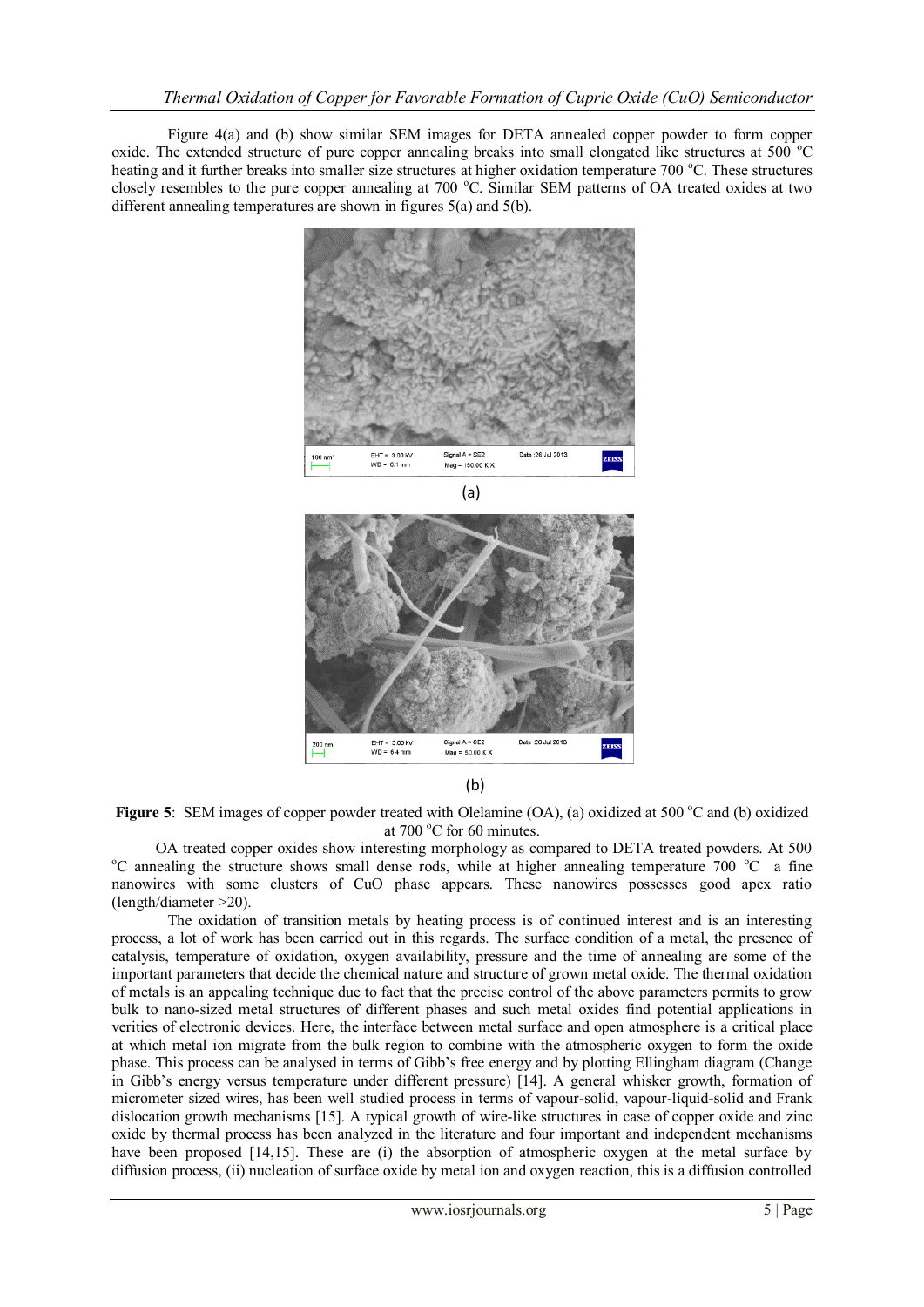process by which metal ions and oxygen gets agglomerated to reduce their surface energy, (iii) nuclear (seeds) arrangement process on the surface of metal to favour the further growth of metal oxide and (iv) morphologically controlled growth of metal oxide, this is mainly controlled by the difference of surface pressure of metal oxide nucleation and metal substrate.

In the recent time, the oxidation of cooper has gained a lot of interest due to fact that a simple oxidation under the controlled conditions of temperature, purity of copper and oxygen partial pressure makes it possible to generate interesting nanostructures, particularly nanowires. This synthetic route is an extremely simple and has potential to generate a highly functional material with low cost of synthesis and that can be easily scalable for a large quantity synthesis. The issue of thermal oxidation of copper is not a well resolved issue. As mentioned above, the copper oxide has two stable phases, one is  $Cu<sub>2</sub>O$  (Cu(I) oxide) and another is CuO (Cu(II) oxide), having standard enthalpy of formation -170 kJ-mol<sup>-1</sup> and -156 kJ-mol<sup>-1</sup> with melting points 1232 °C and 1326 <sup>o</sup>C, respectively. Among these, the latter is a more attractive material from photovoltaic application point of view. Hence, there has been a continuous effort to form this material in its purest form. A systematic study of thermal oxidation of copper has been carried out by Zhu et al. in the temperature range from  $300\degree\text{C}$  to  $900\degree\text{C}$ [16]. Based on this and the others work the thermal oxidation of copper can be divided into two distinct regime of temperatures, one is lower temperature (400  $^{\circ}$ C) and another is high temperature (800  $^{\circ}$ C), the former has low activation energy (40 kJ/mol) and latter has a high activation energy (111 kJ/mol). These processes follow parabolic rate law [17]. In many of the reports it has been claimed that the thermal oxidation of copper begins first with Cu2O phase which is then converted to CuO phase. In both the regimes this phenomenon has been reported. In many cases it is claimed that at the highest possible temperature of oxidation it is  $Cu<sub>2</sub>O$  phase that in predominantly dominated in the material. However, Park et al. report that at low temperature (350 -450  $^{\circ}$ C) oxidation of copper in their case directly yields CuO phase. Regarding the thermal oxidation of copper the following picture arises from these studies. With increase in temperature first there is a formation of Cu rich Cu2O phase at the interface between copper substrate and atmospheric oxygen, due to a large difference in molar volume between copper and its oxide creates high compression stress that leads to high density of grain boundaries of this phase. These parameters with other favorable conditions convert the top layer of  $Cu<sub>2</sub>O$  phase into CuO phase, particularly in the form of nanowires. Here the growth rate is controlled by two independent process of the supply of copper ions to the interface, one is by outward lattice diffusion of copper ions that usually occurs at higher temperature and another is grain boundary diffusion or defect mediated diffusion occurs at low temperature [18]. Recently, Goncalves et al. carried a detailed study on the thermal oxide formation of CuO nanowires [19]. These authors suggest that the fast supply of copper ions by the short circuit diffusion through grain boundaries favor the formation of CuO phase.

Most of the work in literature on the thermal oxidation of copper has been carried out on solid plates/discs and hence the formation of CuO phase above the Cu<sub>2</sub>O phase must govern the lattice and grain boundary diffusion through the latter phase. In the present work we have chosen a fine copper powder as a starting material to facilitate the fast diffusion of copper ions by grain boundaries process and availability of large surface atoms on these particles to form photovoltaic active phase CuO. In order to suppress the grain boundary diffusion and availability of surface atoms for oxidation process, the starting material was chemically passivated with DETA and OA amines. The present results, that is the easy formation of CuO phase at low temperature oxidation (500 °C) and inhibition of this process in case of amine treatment clearly supports that the grain boundary diffusion or defect mediated diffusion process is primarily responsible for the formation of CuO phase.

### **IV. Conclusions**

Open air thermal oxidation of copper has been studied to obtain photovoltaic active cupric oxide semiconductor (CuO). Oxidation of fine copper powder at two different temperatures 500  $^{\circ}$ C and 700  $^{\circ}$ C has been carried under different pre treated conditions. In order to passivate the surface atoms of these particles to suppress the grain boundary diffusion or defect mediated diffusion, the two different amines such as diethelenetriamine (DETA) and Olelamine (OA) are used. In case of untreated copper powder, there is favorable formation of CuO phase and it gets converted to  $Cu<sub>2</sub>O$  phase at high temperature. On the other hand, the surface passivation of starting material by the above amines reduces the grain boundary diffusion and availability of free surface atoms that leads to the formation of  $Cu<sub>2</sub>O$  phase both at low (500 °C) and at high (700 °C) temperatures of oxidation.

### **Acknowledgements**

Mrs Uma Nerle is thankful to UGC, Government of India for FIP fellowship. The authors would like to thank Department of Physics, Pune University, Pune, and for recording X-ray patterns and Centre for Nano Science and Engineering (CNSE), IISc, Banglore, for SEM facilities.